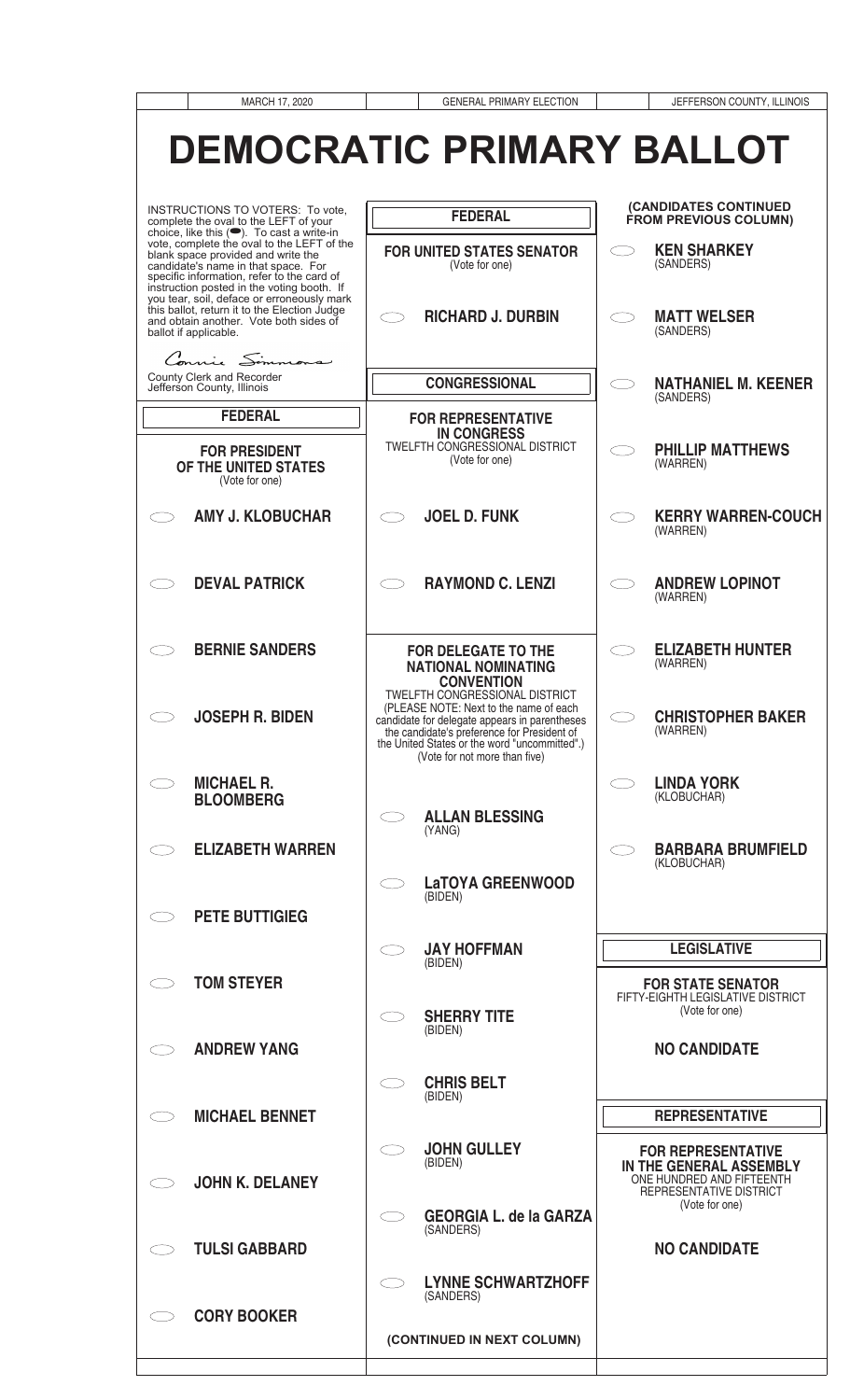| <b>COUNTY</b>                                                         | <b>COUNTY BOARD</b>                                                                                                                                        | <b>FOR JUDGE OF THE</b><br><b>CIRCUIT COURT</b><br>SECOND JUDICIAL CIRCUIT            |
|-----------------------------------------------------------------------|------------------------------------------------------------------------------------------------------------------------------------------------------------|---------------------------------------------------------------------------------------|
| <b>FOR CIRCUIT CLERK</b><br>(Vote for one)                            | <b>FOR COUNTY BOARD MEMBER</b><br><b>DISTRICT 9</b><br>(Vote for one)                                                                                      | (To fill the vacancy of the<br>Hon. David K. Overstreet)<br>(Vote for one)            |
| <b>NO CANDIDATE</b>                                                   |                                                                                                                                                            |                                                                                       |
| <b>FOR STATE'S ATTORNEY</b>                                           | <b>NO CANDIDATE</b>                                                                                                                                        | <b>NO CANDIDATE</b>                                                                   |
| (Vote for one)                                                        | <b>FOR COUNTY BOARD MEMBER</b>                                                                                                                             | <b>PRECINCT</b>                                                                       |
| <b>NO CANDIDATE</b>                                                   | <b>DISTRICT 11</b><br>(Vote for one)                                                                                                                       | <b>FOR PRECINCT</b><br><b>COMMITTEEPERSON</b><br><b>BALD HILL</b><br>(Vote for one)   |
| <b>FOR CORONER</b><br>(Vote for one)                                  | <b>NO CANDIDATE</b>                                                                                                                                        |                                                                                       |
| <b>NO CANDIDATE</b>                                                   | Write-in                                                                                                                                                   | <b>STEVEN N. CHIAPELLI</b><br>$\subset$ $\overline{\phantom{a}}$                      |
|                                                                       | <b>FOR COUNTY BOARD MEMBER</b>                                                                                                                             | <b>FOR PRECINCT</b>                                                                   |
| <b>COUNTY BOARD</b>                                                   | <b>DISTRICT 12</b><br>(Vote for one)                                                                                                                       | <b>COMMITTEEPERSON</b><br><b>BLISSVILLE</b><br>(Vote for one)                         |
| <b>FOR COUNTY BOARD MEMBER</b><br><b>DISTRICT 2</b><br>(Vote for one) | <b>WAYNE HICKS</b>                                                                                                                                         | <b>NO CANDIDATE</b>                                                                   |
| <b>NO CANDIDATE</b>                                                   | <b>FOR COUNTY BOARD MEMBER</b><br><b>DISTRICT 13</b><br>(Vote for one)                                                                                     | <b>FOR PRECINCT</b><br><b>COMMITTEEPERSON</b><br>CASNER<br>(Vote for one)             |
| <b>FOR COUNTY BOARD MEMBER</b><br><b>DISTRICT 3</b><br>(Vote for one) | <b>JAMES MALONE</b>                                                                                                                                        | <b>NO CANDIDATE</b>                                                                   |
| <b>NO CANDIDATE</b>                                                   | <b>JUDICIAL</b>                                                                                                                                            | <b>FOR PRECINCT</b><br><b>COMMITTEEPERSON</b>                                         |
| <b>FOR COUNTY BOARD MEMBER</b>                                        | <b>FOR JUDGE OF THE</b><br><b>SUPREME COURT</b><br>FIFTH JUDICIAL DISTRICT                                                                                 | DODDS 1<br>(Vote for one)                                                             |
| <b>DISTRICT 4</b><br>(Vote for one)                                   | (To fill the vacancy of the<br>Hon. LLoyd A. Karmeier)<br>(Vote for one)                                                                                   | <b>NO CANDIDATE</b>                                                                   |
| <b>NO CANDIDATE</b>                                                   | <b>JUDY CATES</b>                                                                                                                                          | <b>FOR PRECINCT</b><br><b>COMMITTEEPERSON</b><br>DODDS <sub>2</sub><br>(Vote for one) |
| <b>FOR COUNTY BOARD MEMBER</b><br><b>DISTRICT 5</b><br>(Vote for one) | <b>FOR JUDGE OF THE</b><br><b>APPELLATE COURT</b><br>FIFTH JUDICIAL DISTRICT<br>(To fill the vacancy of the<br>Hon. Melissa Ann Chapman)<br>(Vote for one) | <b>NO CANDIDATE</b>                                                                   |
| <b>NO CANDIDATE</b>                                                   | <b>SARAH SMITH</b>                                                                                                                                         | <b>FOR PRECINCT</b><br><b>COMMITTEEPERSON</b><br><b>ELK PRAIRIE</b><br>(Vote for one) |
|                                                                       |                                                                                                                                                            | <b>NO CANDIDATE</b>                                                                   |
|                                                                       |                                                                                                                                                            |                                                                                       |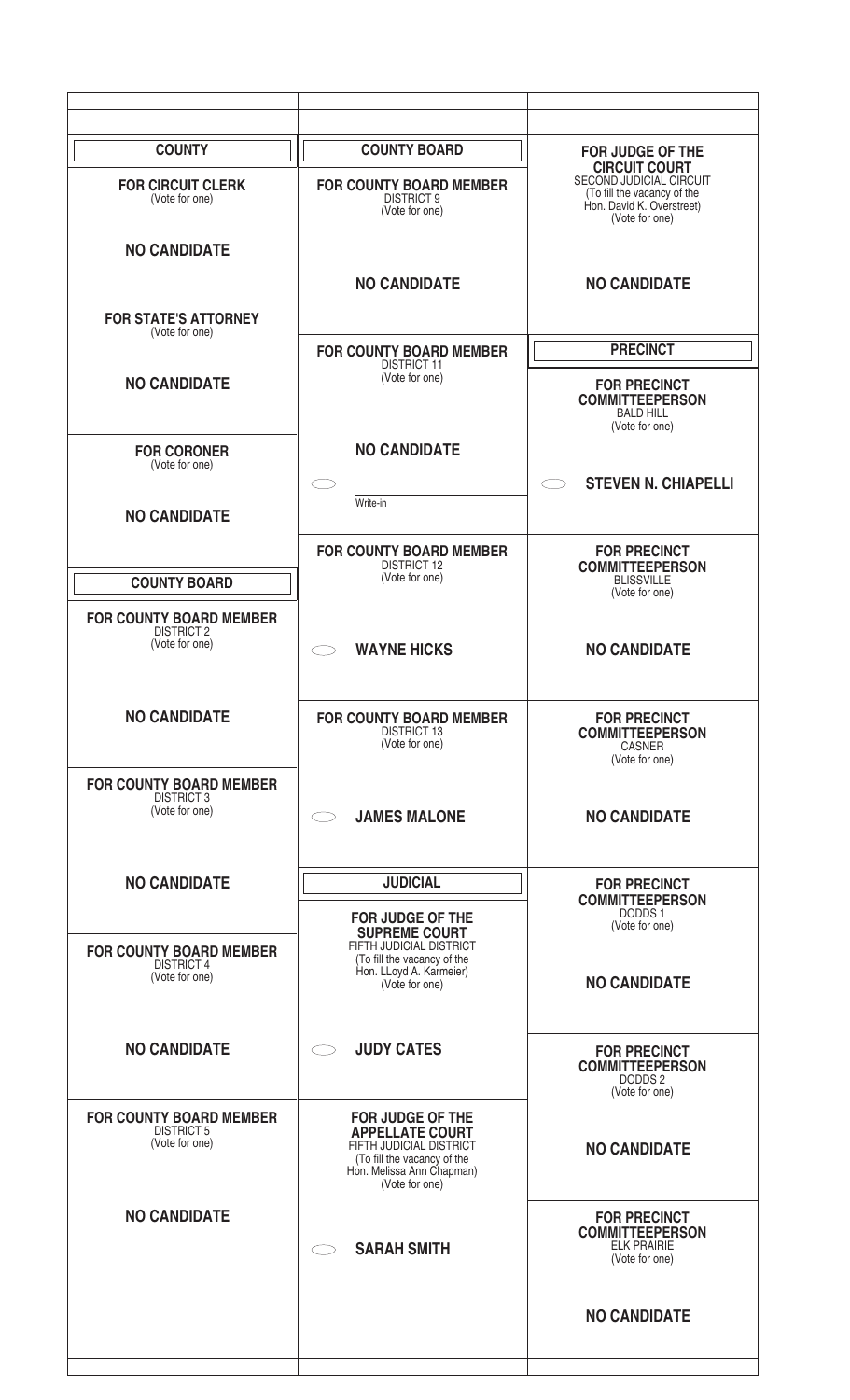| <b>PRECINCT</b>                                                                          | <b>PRECINCT</b>                                                                 | <b>PRECINCT</b>                                                                        |
|------------------------------------------------------------------------------------------|---------------------------------------------------------------------------------|----------------------------------------------------------------------------------------|
| <b>FOR PRECINCT</b><br><b>COMMITTEEPERSON</b><br><b>FARRINGTON</b><br>(Vote for one)     | <b>FOR PRECINCT</b><br><b>COMMITTEEPERSON</b><br>MT. VERNON 3<br>(Vote for one) | <b>FOR PRECINCT</b><br><b>COMMITTEEPERSON</b><br>MT. VERNON 10<br>(Vote for one)       |
| <b>NO CANDIDATE</b>                                                                      | <b>BART WRIGHT</b>                                                              | <b>NO CANDIDATE</b>                                                                    |
| <b>FOR PRECINCT</b><br><b>COMMITTEEPERSON</b><br><b>FIELD</b><br>(Vote for one)          | <b>FOR PRECINCT</b><br><b>COMMITTEEPERSON</b><br>MT. VERNON 4<br>(Vote for one) | <b>FOR PRECINCT</b><br><b>COMMITTEEPERSON</b><br><b>PENDLETON</b><br>(Vote for one)    |
| <b>NO CANDIDATE</b>                                                                      | <b>NO CANDIDATE</b>                                                             | <b>PHILIP HOPKINS</b>                                                                  |
| <b>FOR PRECINCT</b><br><b>COMMITTEEPERSON</b><br><b>GRAND PRAIRIE</b><br>(Vote for one)  | <b>FOR PRECINCT</b><br><b>COMMITTEEPERSON</b><br>MT. VERNON 5<br>(Vote for one) | <b>FOR PRECINCT</b><br><b>COMMITTEEPERSON</b><br>ROME <sub>1</sub><br>(Vote for one)   |
| <b>NO CANDIDATE</b>                                                                      | <b>LARRY HICKS</b>                                                              | <b>LARRY R. MOONEY</b>                                                                 |
| <b>FOR PRECINCT</b><br><b>COMMITTEEPERSON</b><br>MCCLELLAN<br>(Vote for one)             | <b>FOR PRECINCT</b><br><b>COMMITTEEPERSON</b><br>MT. VERNON 6<br>(Vote for one) | <b>FOR PRECINCT</b><br><b>COMMITTEEPERSON</b><br>ROME <sub>2</sub><br>(Vote for one)   |
| <b>DAVID SPOTANSKI</b>                                                                   | <b>NO CANDIDATE</b>                                                             | <b>NO CANDIDATE</b>                                                                    |
| <b>FOR PRECINCT</b><br><b>COMMITTEEPERSON</b><br><b>MOORES PRAIRIE</b><br>(Vote for one) | <b>FOR PRECINCT</b><br><b>COMMITTEEPERSON</b><br>MT. VERNON 7<br>(Vote for one) | <b>FOR PRECINCT</b><br><b>COMMITTEEPERSON</b><br>SHILOH <sub>1</sub><br>(Vote for one) |
| <b>NO CANDIDATE</b>                                                                      | <b>CHARLES M GIVEN</b>                                                          | <b>NO CANDIDATE</b>                                                                    |
| <b>FOR PRECINCT</b><br><b>COMMITTEEPERSON</b><br>MT. VERNON 1<br>(Vote for one)          | <b>FOR PRECINCT</b><br><b>COMMITTEEPERSON</b><br>MT. VERNON 8<br>(Vote for one) | <b>FOR PRECINCT</b><br><b>COMMITTEEPERSON</b><br>SHILOH <sub>2</sub><br>(Vote for one) |
| <b>JASON K. HULBERT</b>                                                                  | <b>NO CANDIDATE</b>                                                             | <b>NO CANDIDATE</b>                                                                    |
| <b>FOR PRECINCT</b><br><b>COMMITTEEPERSON</b><br>MT. VERNON 2<br>(Vote for one)          | <b>FOR PRECINCT</b><br><b>COMMITTEEPERSON</b><br>MT. VERNON 9<br>(Vote for one) | <b>FOR PRECINCT</b><br><b>COMMITTEEPERSON</b><br>SHILOH 3<br>(Vote for one)            |
| <b>MICHAEL McDONOUGH</b>                                                                 | <b>NO CANDIDATE</b>                                                             | <b>NO CANDIDATE</b>                                                                    |
|                                                                                          |                                                                                 |                                                                                        |